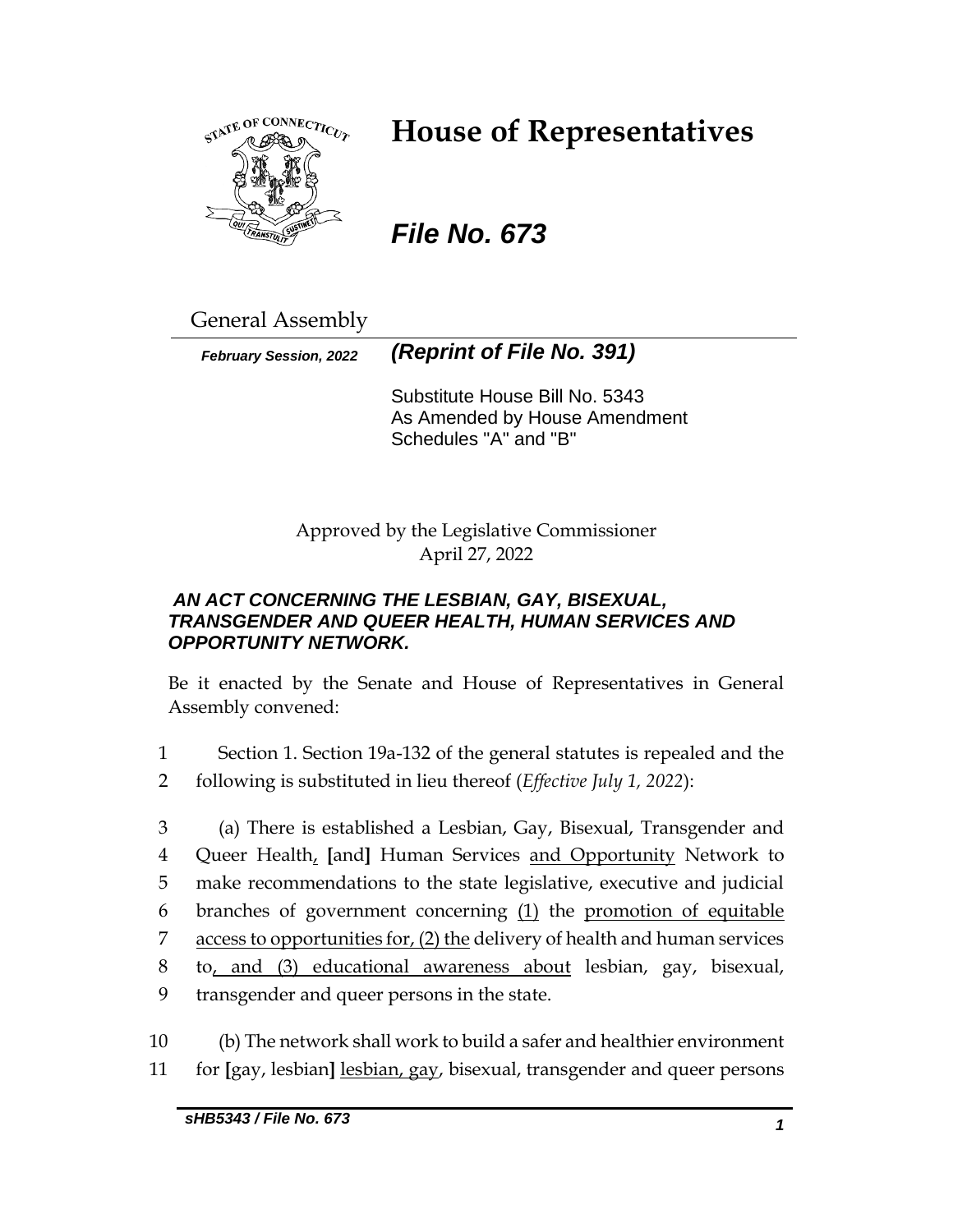by (1) conducting a needs analysis, within available appropriations, (2) collecting additional data on the health and human services needs of such persons as necessary, (3) informing state policy through reports submitted at least biennially, in accordance with the provisions of section 11-4a, to the joint standing committees of the General Assembly having cognizance of matters relating to public health, human services, appropriations and the budgets of state agencies, other legislative committees as necessary, the Governor and the Chief Court Administrator, and (4) building organizational member capacity, leadership and advocacy across the geographic and social spectrum of the lesbian, gay, bisexual, transgender and queer community.

 (c) The network shall **[**include, but need not be limited to,**]** consist of the following members, or their designees, provided such members or designees are available and willing to serve:

- **[**(1) The president of Connecticut Latinas/os Achieving Rights and Opportunities (CLARO);
- (2) The executive director of the Safe Harbor Project;**]**
- **[**(3)**]** (1) The executive director of the New Haven Pride Center;
- **[**(4) The executive director of True Colors, Inc.;**]**
- **[**(5)**]** (2) The executive director of the Triangle Community Center; **[**in Norwalk;**]**
- **[**(6)**]** (3) The executive director of **[**AIDS Connecticut**]** Advancing CT Together;
- **[**(7)**]** (4) The **[**executive director**]** board president of the Connecticut chapter of the Gay, Lesbian & Straight Education Network (GLSEN);
- **[**(8) The executive director of the Rainbow Center at The University of Connecticut;**]**
- (5) The executive director of Kamora's Cultural Corner;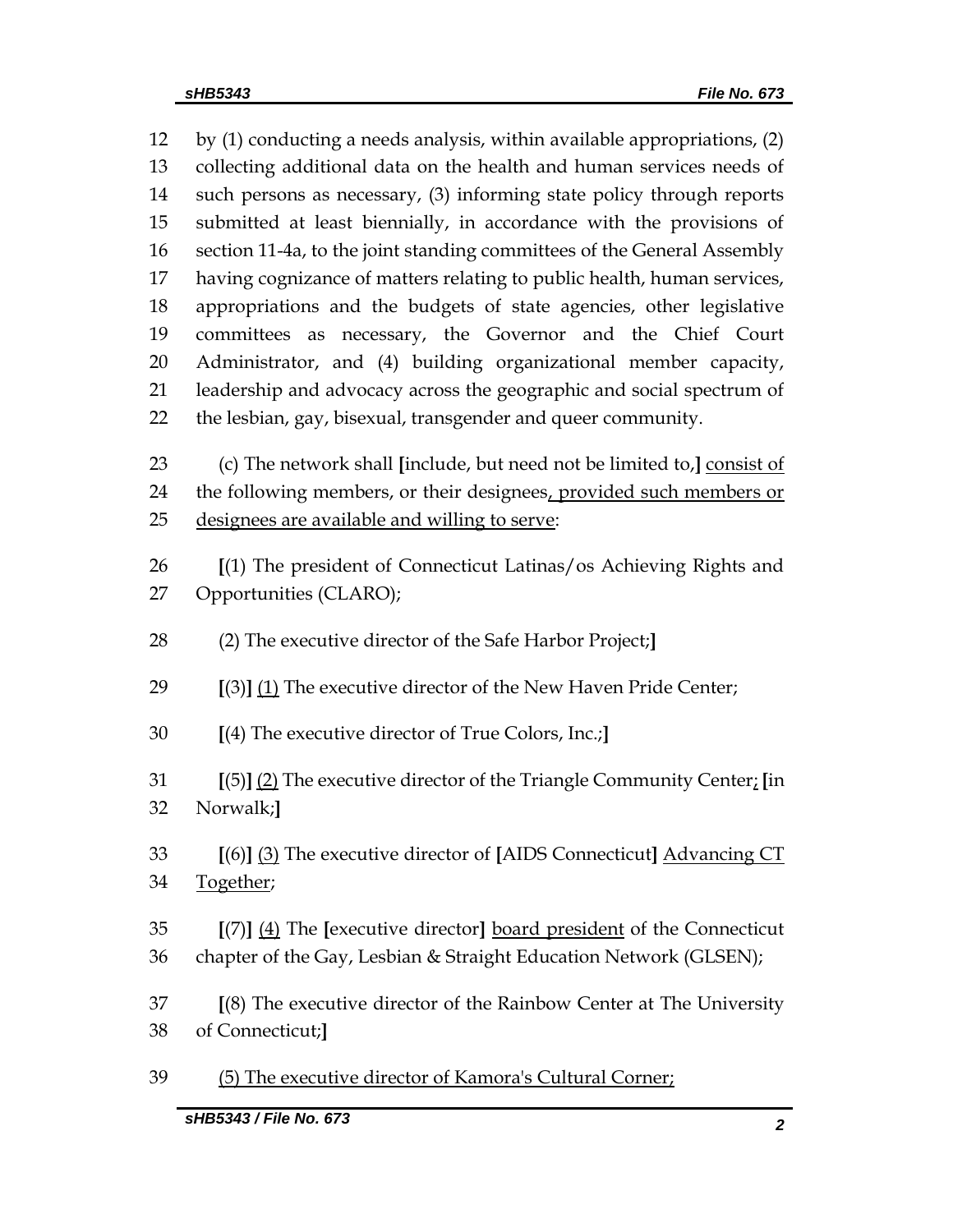| 40 | [(9)] (6) The executive director of the Hartford Gay [and] $\&$ Lesbian                                          |  |  |  |
|----|------------------------------------------------------------------------------------------------------------------|--|--|--|
| 41 | Health Collective;                                                                                               |  |  |  |
| 42 | $[(10)]$ (7) The executive director of the Connecticut [Transadvocacy]                                           |  |  |  |
| 43 | TransAdvocacy Coalition;                                                                                         |  |  |  |
|    |                                                                                                                  |  |  |  |
| 44 | [(11)] (8) The board president of [OutCT in New London] outCT;                                                   |  |  |  |
| 45 | $[(12)$ The executive director of the Queer Unity Empowerment                                                    |  |  |  |
| 46 | Support Team;]                                                                                                   |  |  |  |
|    |                                                                                                                  |  |  |  |
| 47 | $[(13)]$ $(9)$ The executive director of the Commission on Women,                                                |  |  |  |
| 48 | Children, Seniors, Equity and Opportunity, or the executive director's                                           |  |  |  |
| 49 | designee;                                                                                                        |  |  |  |
| 50 | [(14) A lesbian, gay, bisexual, transgender or queer physician,                                                  |  |  |  |
| 51 | licensed pursuant to chapter 370, appointed by the speaker of the House                                          |  |  |  |
| 52 | of Representatives;]                                                                                             |  |  |  |
|    |                                                                                                                  |  |  |  |
|    |                                                                                                                  |  |  |  |
| 53 | (10) The president of Connecticut Community Care;                                                                |  |  |  |
| 54 | (11) The executive director of $Q_{\tau}$ :                                                                      |  |  |  |
| 55 |                                                                                                                  |  |  |  |
| 56 | (12) The following members appointed by the Senate chairperson of                                                |  |  |  |
| 57 | the joint standing committee of the General Assembly having<br>cognizance of matters relating to human services: |  |  |  |
|    |                                                                                                                  |  |  |  |
| 58 | (A) A lesbian, gay, bisexual, transgender or queer physician, licensed                                           |  |  |  |
| 59 | pursuant to chapter 370, who is affiliated with and nominated by a                                               |  |  |  |
| 60 | health care organization that advocates for or promotes services to                                              |  |  |  |
| 61 | lesbian, gay, bisexual, transgender or queer health care consumers;                                              |  |  |  |
| 62 | (B) A lesbian, gay, bisexual, transgender or queer mental health                                                 |  |  |  |
| 63 | provider, licensed pursuant to chapter 370, who is affiliated with and                                           |  |  |  |
| 64 | nominated by a health care organization that advocates for or promotes                                           |  |  |  |
| 65 | services to lesbian, gay, bisexual, transgender or queer health care                                             |  |  |  |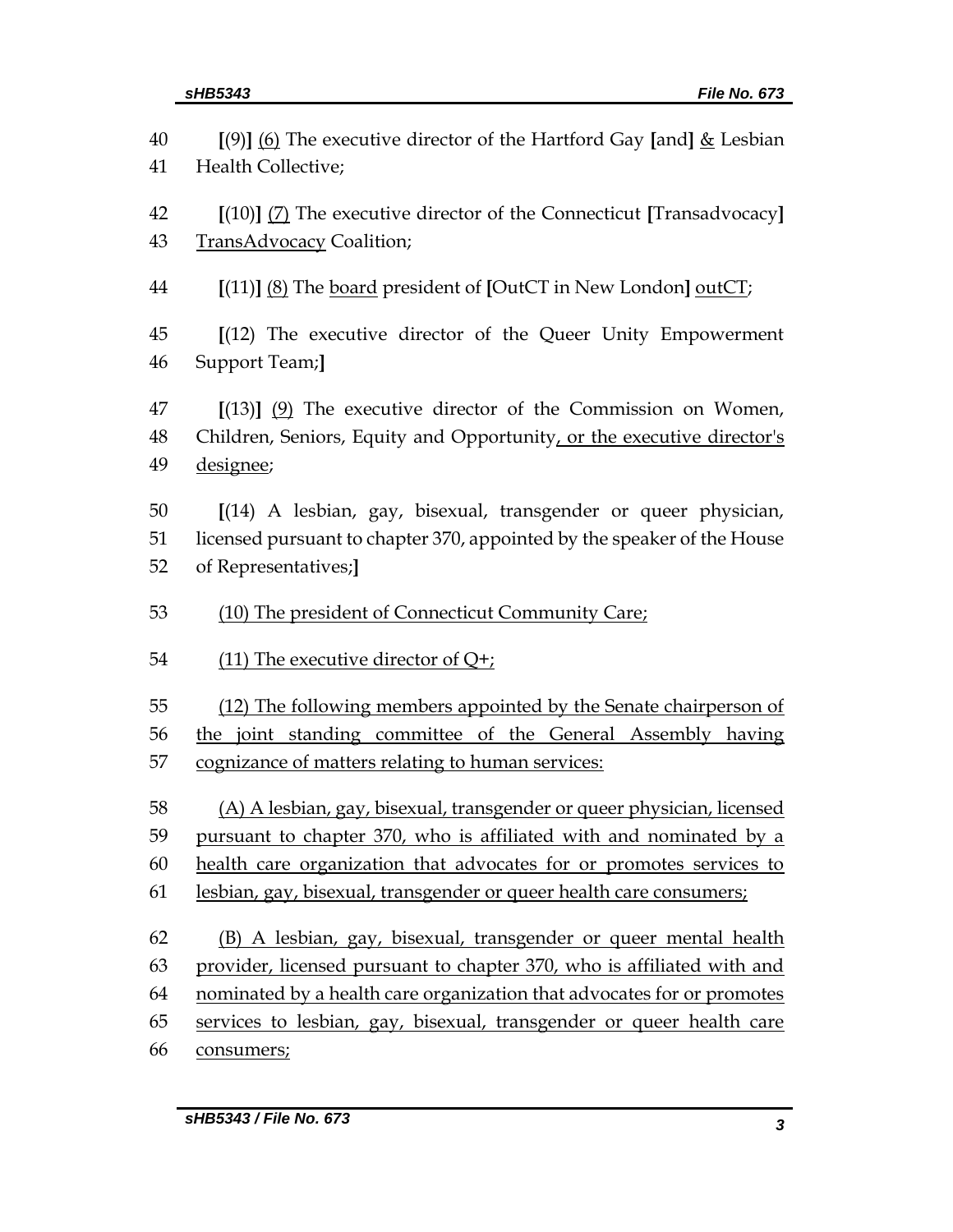|    | sHB5343<br><b>File No. 673</b>                                     |
|----|--------------------------------------------------------------------|
| 67 | (C) A representative of the Latino, Latina, LatinX or Puerto Rican |
| 68 | lesbian, gay, bisexual, transgender or queer community;            |
|    |                                                                    |
| 69 | (D) A representative of the African American/Black lesbian, gay,   |
| 70 | bisexual, transgender or queer community;                          |
| 71 | (E) A representative of the LGBTQ+ women community;                |
| 72 | (F) A lesbian, gay, bisexual, transgender or queer person with     |
| 73 | disabilities; and                                                  |
|    |                                                                    |
| 74 | (G) A representative of the transgender, nonbinary or intersex     |
| 75 | community; and                                                     |
| 76 | (13) The following members appointed by the House chairperson of   |
| 77 | the joint standing committee of the General Assembly having        |
| 78 | cognizance of matters relating to human services:                  |
|    |                                                                    |
| 79 | (A) A representative of the LGBTQ+ youth services sector;          |
| 80 | (B) Not more than three rotating representatives of the Pride      |
| 81 | Network;                                                           |
|    |                                                                    |
| 82 | (C) Not more than three rotating representatives of the college    |
| 83 | LGBTQ+ services and support community;                             |
|    |                                                                    |
| 84 | (D) Not more than three rotating representatives of the HIV/AIDS   |
| 85 | service sector;                                                    |
| 86 | (E) A member of the LGBT Aging Advocacy coalition; and             |

 **[**(15)**]** (F) An LGBT Veteran Care coordinator assigned to a health care facility in the state administered by the United States Department of Veterans Affairs. **[**, appointed by the president pro tempore of the Senate;

 (16) A member of the LGBT Aging Advocacy coalition, appointed by the Governor; and

*<i>File No. 673*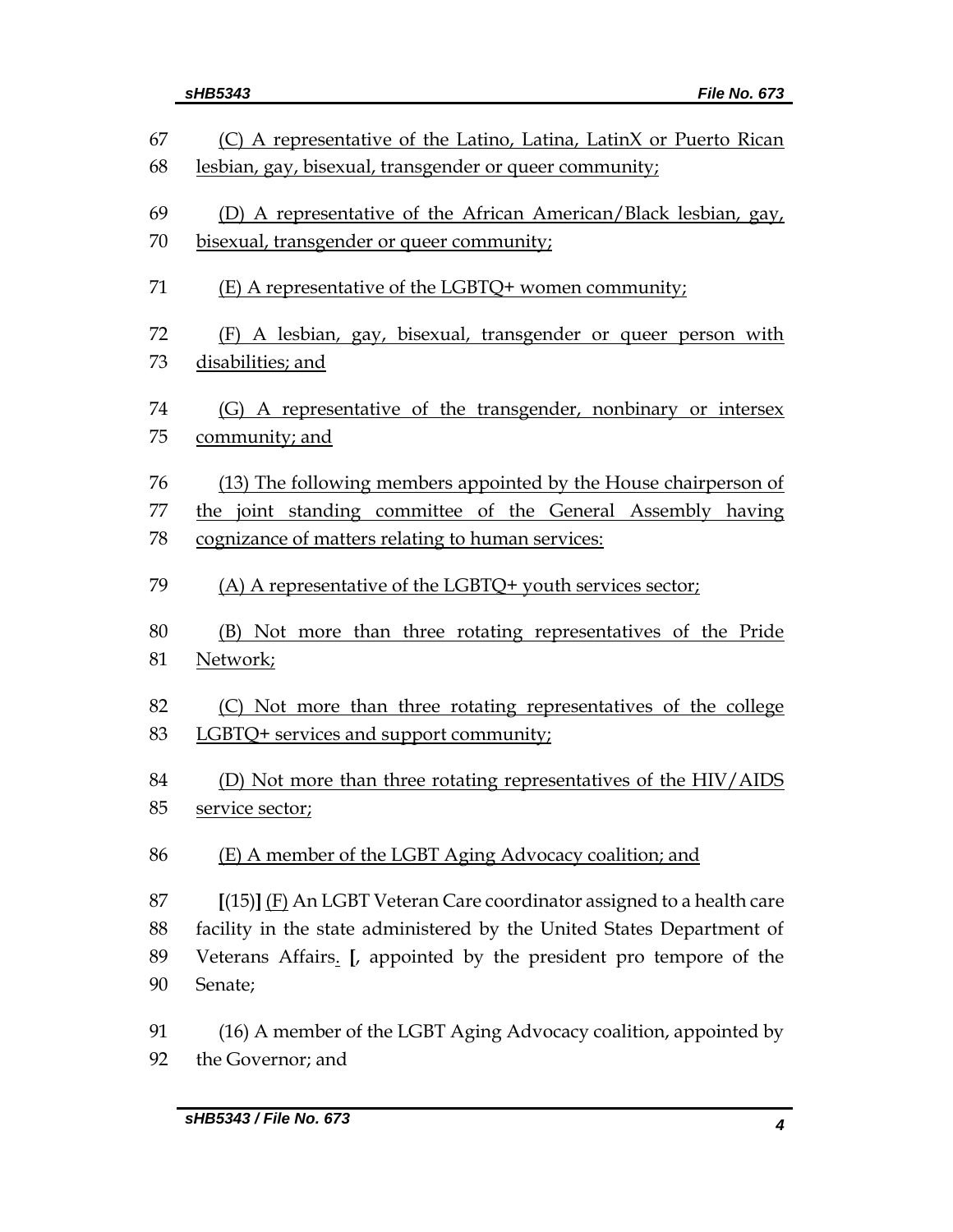## (17) The president of Connecticut Community Care.**]**

 (d) **[**Members shall serve at the will of the speaker of the House of Representatives and the president pro tempore of the Senate, who may each appoint additional members and set term limits for each member.**]** Appointments to the network **[**shall be made not later than sixty days after the effective date of this section**]** pursuant to subdivisions (12) and (13) of subsection (c) of this section shall be made not later than 100 September 1, 2022. Members of the network shall choose chairpersons. Any vacancy under subdivisions (12) and (13) of subsection (c) of this section shall be filled by the **[**speaker of the House of Representatives, acting in consultation with the president pro tempore of the Senate**]** appointing authority. Vacancies under subdivisions (1) to (11), 105 inclusive, of subsection (c) of this section shall be filled by a majority vote of members of the network.

 (e) The administrative staff of the Commission on Women, Children, Seniors, Equity and Opportunity shall provide administrative support to the network. The network, to carry out its purposes, may use any funds available from federal, state or other sources and may enter into contracts, provided no network member shall participate in the approval, whether by affirmative vote or otherwise, of the disbursement of funds or other benefits to such member or an organization affiliated with such member. The network may also utilize voluntary and 115 uncompensated services of private individuals, state or federal agencies and organizations as may, from time to time, be offered and needed.

| sections: | This act shall take effect as follows and shall amend the following |           |
|-----------|---------------------------------------------------------------------|-----------|
| Section 1 | July 1, 2022                                                        | $19a-132$ |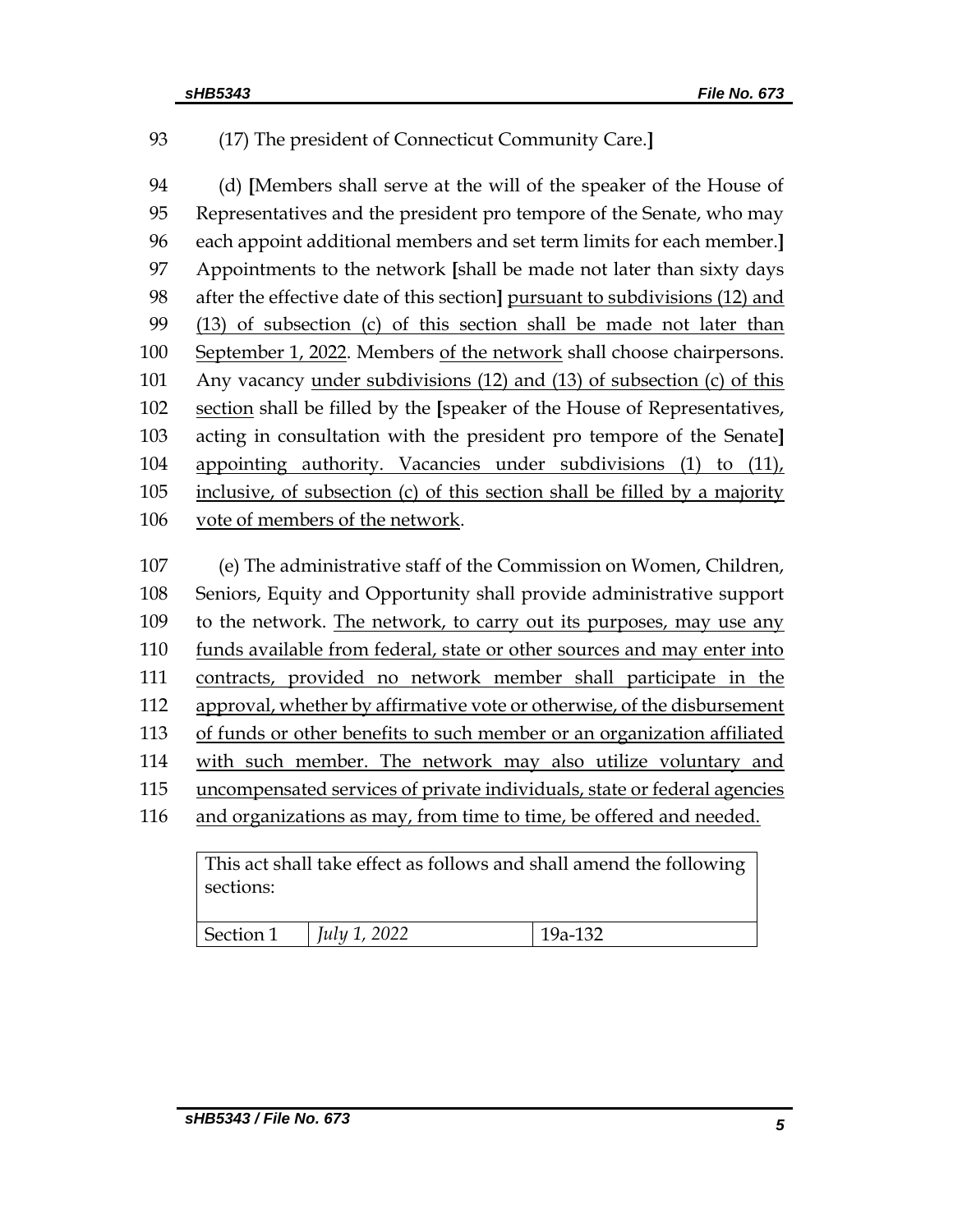*The following Fiscal Impact Statement and Bill Analysis are prepared for the benefit of the members of the General Assembly, solely for purposes of information, summarization and explanation and do not represent the intent of the General Assembly or either chamber thereof for any purpose. In general,*  fiscal impacts are based upon a variety of informational sources, including the analyst's professional *knowledge. Whenever applicable, agency data is consulted as part of the analysis, however final products do not necessarily reflect an assessment from any specific department.*

#### *OFA Fiscal Note*

*State Impact:* None

#### *Municipal Impact:* None

#### *Explanation*

This bill modifies the name of the Lesbian, Gay, Bisexual, Transgender and Queer Health and Human Services Network to the Lesbian, Gay, Bisexual, Transgender and Queer Health, Human Services and Opportunity Network and expands its charge. The bill allows the network to use available funds from federal, state, or other sources and enter into contracts to carry out the network's purposes provided no network members participate in the approval of the disbursement of funds. These provisions have no fiscal impact.

House "A" makes several minor changes and modifies how the network must administer available funds. These provisions have no fiscal impact.

House "B" modifies how the network may use available funds and clarifies the role of network members in the disbursement of funds. House "B" has no fiscal impact.

### *The Out Years*

*State Impact:* None *Municipal Impact:* None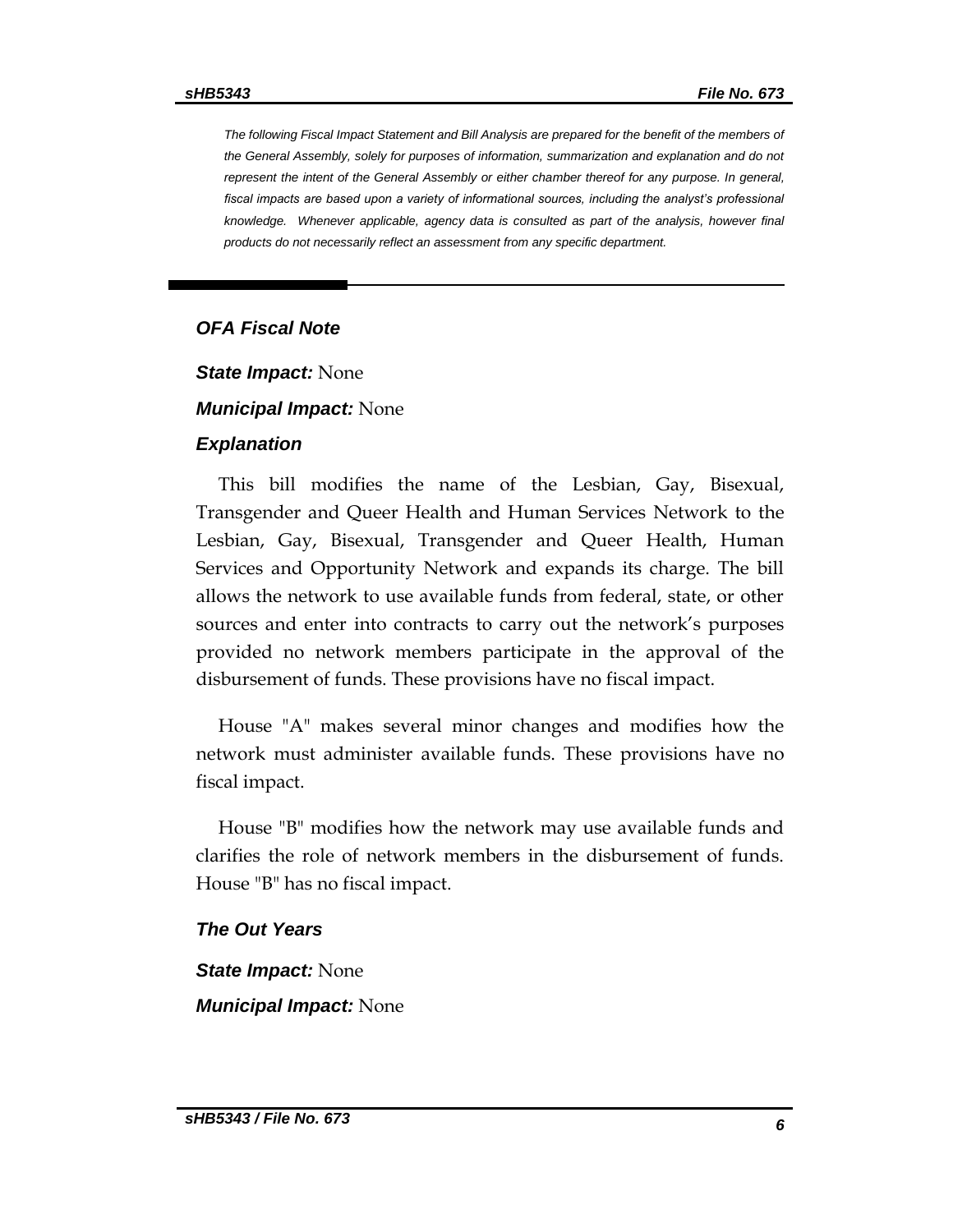#### **OLR Bill Analysis**

#### **sHB 5343 (as amended by House "A" and "B")\***

#### *AN ACT CONCERNING THE LESBIAN, GAY, BISEXUAL, TRANSGENDER AND QUEER HEALTH, HUMAN SERVICES AND OPPORTUNITY NETWORK.*

#### **SUMMARY**

This bill modifies the name of the Lesbian, Gay, Bisexual, Transgender and Queer Health and Human Services Network to the Lesbian, Gay, Bisexual, Transgender and Queer Health, Human Services and Opportunity Network and expands its charge. Specifically, it requires the network to make recommendations about promoting equitable access to opportunities for, and educational awareness about, LGBTQ people in the state. Under existing law, the network must already make recommendations on the delivery of health and human services to these people.

The bill also updates network membership, such as requiring the Human Services Committee chairpersons to each appoint several members, which they must do by September 1, 2022 (they must also fill these vacancies). Ex-officio vacancies are filled by a majority vote of the network's members. Under current law, the House speaker fills any vacancies, in consultation with the Senate president pro tempore.

The bill removes provisions under current law (1) providing that members serve at the will of the House speaker and Senate president pro tempore and (2) allowing them to set member term limits.

The bill allows the network to use (1) available funds from federal, state, or other sources, and (2) voluntary and uncompensated services of private individuals, state or federal agencies, and organizations as may be offered and needed. It also allows the network to enter into contracts to carry out its purposes, as long as no member participates in decisions, whether by affirmative vote or otherwise, to disburse funds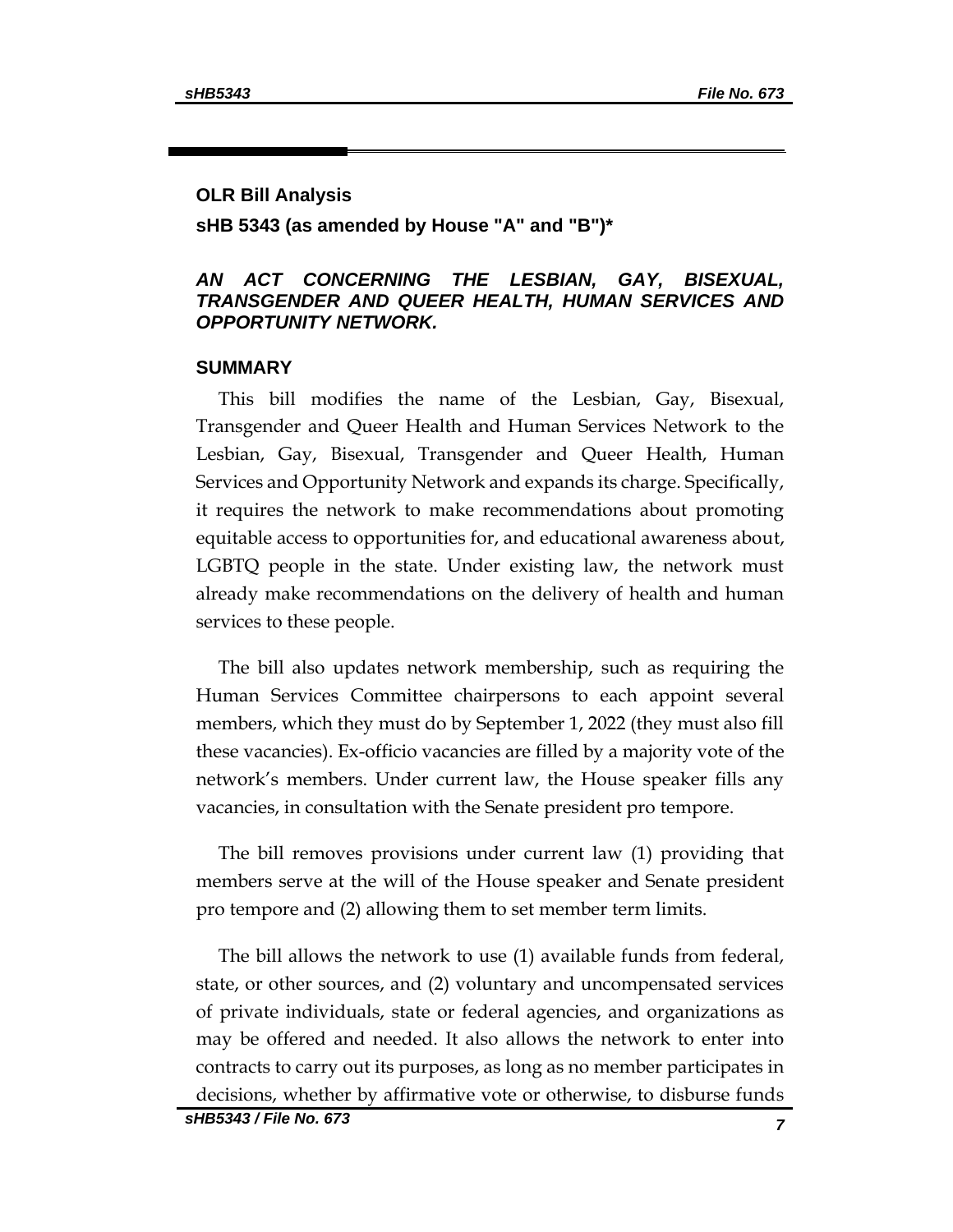or other benefits to themselves or an organization with which they are affiliated.

\*House Amendment " $A$ " (1) caps the network's membership and specifies that members, or their designees, are required to be part of the network to the extent they are available and willing to serve; (2) eliminates the requirement that the executive director of the Commission on Women, Children, Seniors, Equity and Opportunity administer the network funds through a fiscal agent; and (3) prohibits members from participating in decisions to disburse funds or benefits to themselves or an affiliated organization.

\*House Amendment "B" makes the same changes as Amendment "A", plus two clarifying changes.

## EFFECTIVE DATE: July 1, 2022

## **NETWORK MEMBERSHIP**

The bill modifies the LGBTQ Health, Human Services and Opportunity Network's membership, as shown in Table 1. Under current law, the required membership is a minimum. The bill instead caps the network's membership at the updated list and specifies that these members, or their designees, are required to be part of the network to the extent they are available and willing to serve.

| <b>Current Law</b>                                                                                                                                                | <b>Under the Bill</b>                                                                                                                                                                                                   |  |
|-------------------------------------------------------------------------------------------------------------------------------------------------------------------|-------------------------------------------------------------------------------------------------------------------------------------------------------------------------------------------------------------------------|--|
| Legislative or Gubernatorial Appointments<br>(or their designees)                                                                                                 | <b>Appointments by Human Services</b><br>Committee Senate Chairperson*                                                                                                                                                  |  |
| House speaker-appointed licensed physician<br>who is lesbian, gay, bisexual, transgender, or<br>queer                                                             | LGBTQ licensed physician affiliated with and<br>nominated by a health care organization that<br>advocates for or promotes services to LGBTQ<br>health care consumers                                                    |  |
| Senate president pro tempore-appointed<br>LGBT veteran care coordinator assigned to a<br>U.S. Department of Veterans Affairs health<br>care facility in the state | LGBTQ licensed mental health provider<br>(physician or physician assistant) affiliated<br>with and nominated by a health care<br>organization that advocates for or promotes<br>services to LGBTQ health care consumers |  |

|  |  |  | <b>Table 1: Network Membership</b> |  |
|--|--|--|------------------------------------|--|
|--|--|--|------------------------------------|--|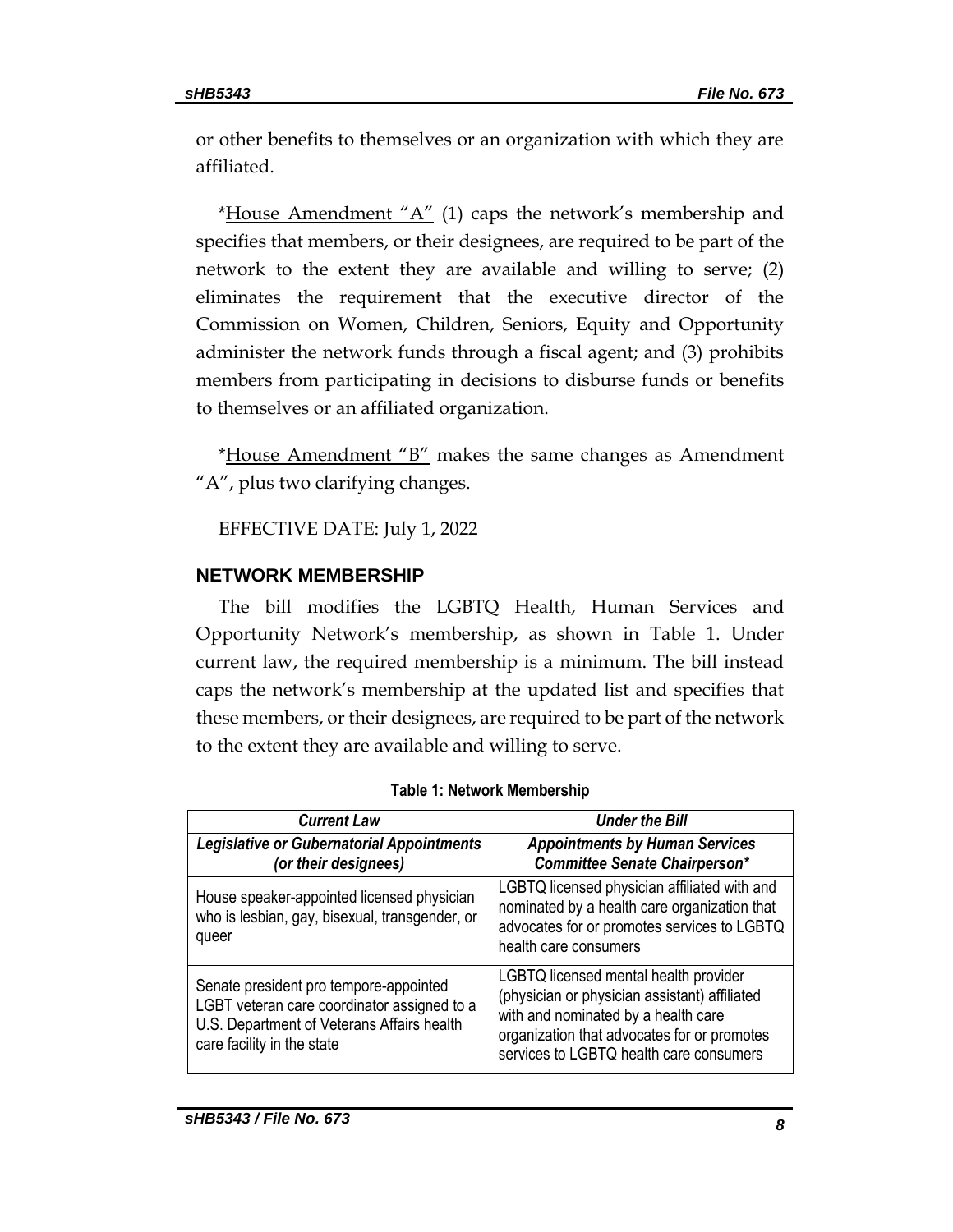| <b>Current Law</b>                                                       | <b>Under the Bill</b>                                                                                                                                                |  |  |
|--------------------------------------------------------------------------|----------------------------------------------------------------------------------------------------------------------------------------------------------------------|--|--|
| Governor-appointed member of the LGBT<br>Aging Advocacy coalition        | Representative of the Latino, Latina, Latinx,<br>or Puerto Rican LGBTQ community                                                                                     |  |  |
|                                                                          | Representative of the African American/<br><b>Black LGBTQ community</b>                                                                                              |  |  |
|                                                                          | Representative of the LGBTQ+ women<br>community                                                                                                                      |  |  |
|                                                                          | A lesbian, gay, bisexual, transgender, or<br>queer person with disabilities                                                                                          |  |  |
|                                                                          | Representative of the transgender, nonbinary,<br>or intersex community                                                                                               |  |  |
|                                                                          | <b>Appointments by Human Services</b><br><b>Committee House Chairperson*</b>                                                                                         |  |  |
|                                                                          | Representative of the LGBTQ+ youth<br>services sector                                                                                                                |  |  |
|                                                                          | Up to three rotating representatives from<br>each of the (1) Pride Network, (2) College<br>LGBTQ+ services and support community,<br>and (3) HIV/AIDS service sector |  |  |
|                                                                          | LGBT veteran care coordinator assigned to a<br>U.S. Department of Veterans Affairs health<br>care facility in the state                                              |  |  |
|                                                                          | Member of the LGBT Aging Advocacy<br>coalition                                                                                                                       |  |  |
| <b>Ex-Officio Members</b><br>(or their designees)                        | <b>Ex-Officio Members</b><br>(or their designees)*                                                                                                                   |  |  |
| <b>Executive Directors of the following</b><br>organizations:            | <b>Executive Directors of the following</b><br>organizations:                                                                                                        |  |  |
| <b>AIDS Connecticut</b>                                                  | <b>Advancing CT Together</b>                                                                                                                                         |  |  |
| Commission on Women, Children, Seniors,<br><b>Equity and Opportunity</b> | Commission on Women, Children, Seniors,<br><b>Equity and Opportunity</b>                                                                                             |  |  |
| Gay, Lesbian, and Straight Education<br>Network (GLSEN) - CT             |                                                                                                                                                                      |  |  |
| <b>Connecticut TransAdvocacy Coalition</b>                               | <b>Connecticut TransAdvocacy Coalition</b>                                                                                                                           |  |  |
| Hartford Gay and Lesbian Health Collective                               | Hartford Gay & Lesbian Health Collective                                                                                                                             |  |  |
| New Haven Pride Center                                                   | New Haven Pride Center                                                                                                                                               |  |  |
| Queer Unity Empowerment Support Team                                     | Q+                                                                                                                                                                   |  |  |
| Rainbow Center at the University of<br>Connecticut                       | Kamora's Cultural Corner                                                                                                                                             |  |  |